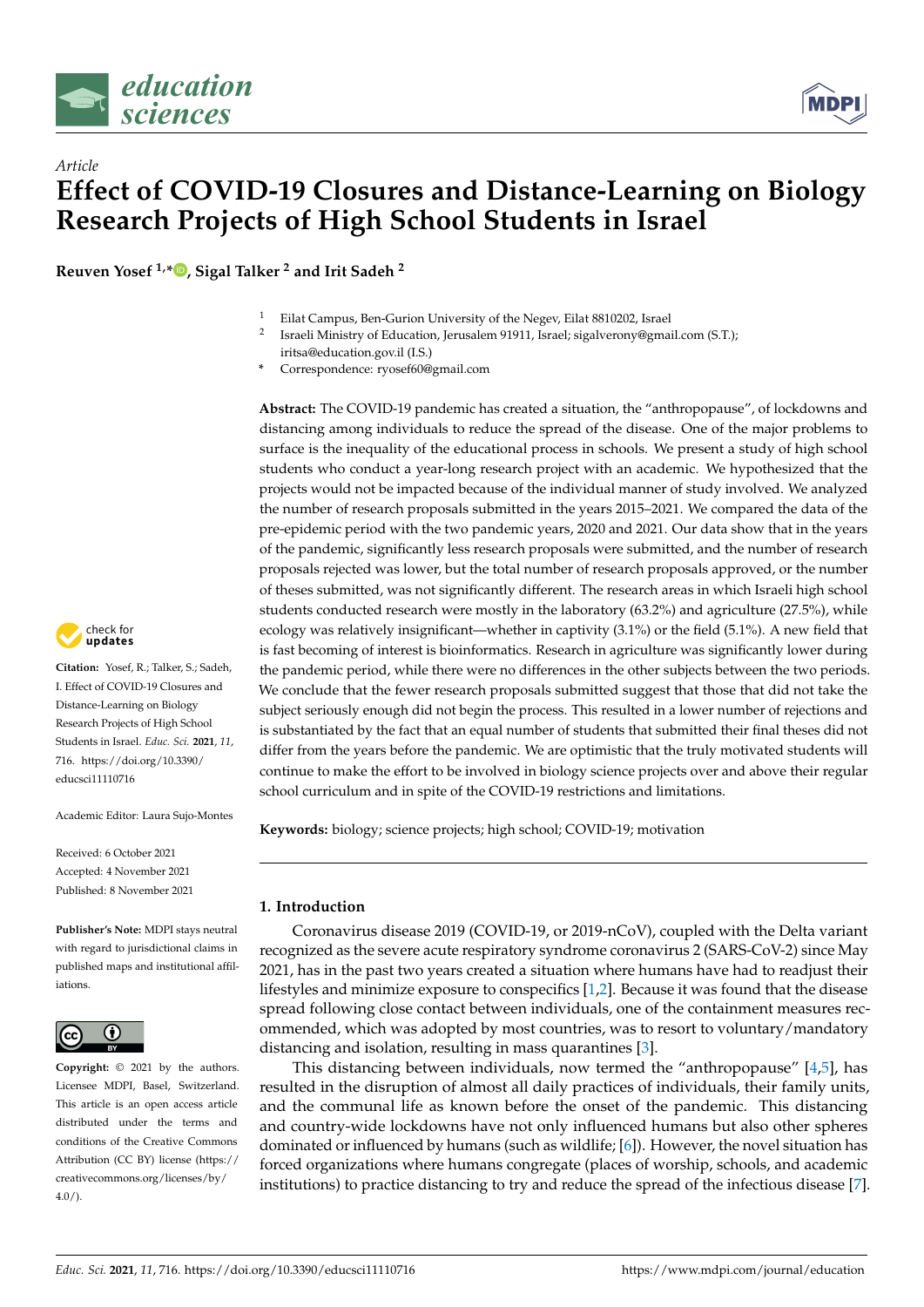COVID-19 is the greatest challenge to an already challenged system that the national educational systems have had to face to date [\[8\]](#page-7-7). In schools and academic institutions, the strategy of distant learning was almost instantaneously adopted worldwide in most countries [\[9\]](#page-7-8). However, this was limited to only those countries that have the technological capabilities where the teaching staff and all the students could log on simultaneously from their solitary/familial confinement in residences via the internet [\[7](#page-7-6)[,10\]](#page-7-9). However, in countries where electronic hardware and technology are not readily available to the poor or because of geographic barriers, education was either truncated for extended periods or continued despite the dangers [\[9,](#page-7-8)[11–](#page-7-10)[13\]](#page-7-11).

It was suggested that de-schooling of the obligatory system was required to produce mentally healthier children who retain their inborn curiosity [\[14\]](#page-7-12). From a situation wherein e-learning and correspondence courses are a part of the enrichment curriculum and the syllabus of informal education, it has now been forcefully become the norm in all walks of life, especially in education [\[15\]](#page-7-13). The instantaneous mandatory school closures have forced teachers, even if they felt incompatible with modern technology and did not have the skills, to be forced to adapt and to learn the hardware at their disposal instantly and to master new platforms to be able to teach online [\[10\]](#page-7-9). The younger generation switched over naturally because of their compatibility with modern technology. This switch over from regulated schooling in a central facility has become one of a dispersed nature where the attendance does not require the individual to even be in the neighborhood or the city.

Despite the suggestions to revamp our schooling systems, the reality is that it will take much more of the same to force the authorities to rethink and overcome existing paradigms [\[9](#page-7-8)[,14\]](#page-7-12). One of the major problems to surface is the inequality in the working conditions of all involved and the inequity of the educational process for the audience, whether they are school pupils or university students.

A wide range of responses of the audience has been reported to date. It was discovered that, in high schools in Greece, the high-performing students abstained more than the lower-performing students, allowing themselves more time off from school, and that pupils from poor neighborhoods were less likely to observe distancing guidelines [\[16\]](#page-7-14). This is of cardinal importance because if the better students are unable to progress because of the lack of restraints to which they are used to in school, they will probably reduce personal investment and their output will become mediocre. Additionally, it is well known that, in many countries, the income inequality is growing [\[17\]](#page-7-15) and the percentage of children affected ranges from ca. 5% in the Nordic countries to more than 20% in the USA and Israel [\[10](#page-7-9)[,18\]](#page-7-16). This is especially critical because [\[19\]](#page-7-17) showed that little of a pupil's achievement in school is associated with the school (teachers, principal, and curriculum) and that most can be explained by influencing factors outside the school gates. The attempt by public schools to create a situation of equality, normality, and equity is not successful in most cases [\[10\]](#page-7-9).

One of the countries with a large number of scientific publications about the effects of the COVID-19 pandemic on all levels of education is Israel. A random search of Google Scholar (keywords: Pandemic, Impact, Education) showed that out of 905,000 hits globally, 41,000 (4.5%) related to a wide range of subjects about education in Israel. These included the advantages and disadvantages of virtual teaching during the pandemic of subjects such as mathematics [\[20](#page-7-18)[,21\]](#page-7-19) and chemistry [\[22\]](#page-7-20), including how to pay special attention to vulnerable populations [\[23\]](#page-7-21). However, it was also pointed out that online learning in Israel, especially in the universities, is not performing as expected because of the lack of awareness, applicable policies, preparation, and planning [\[24\]](#page-7-22), and was also found to be true in the Philippine context [\[25\]](#page-7-23).

Researchers contended that the most successful education systems are those that combine equity and excellence in their educational policies and practices [\[10\]](#page-7-9). Here we present a study wherein most of these external influences are nullified by the fact that children of parents from all walks of life are allowed to participate in an educational program that does not require conventional schooling—that of conducting a research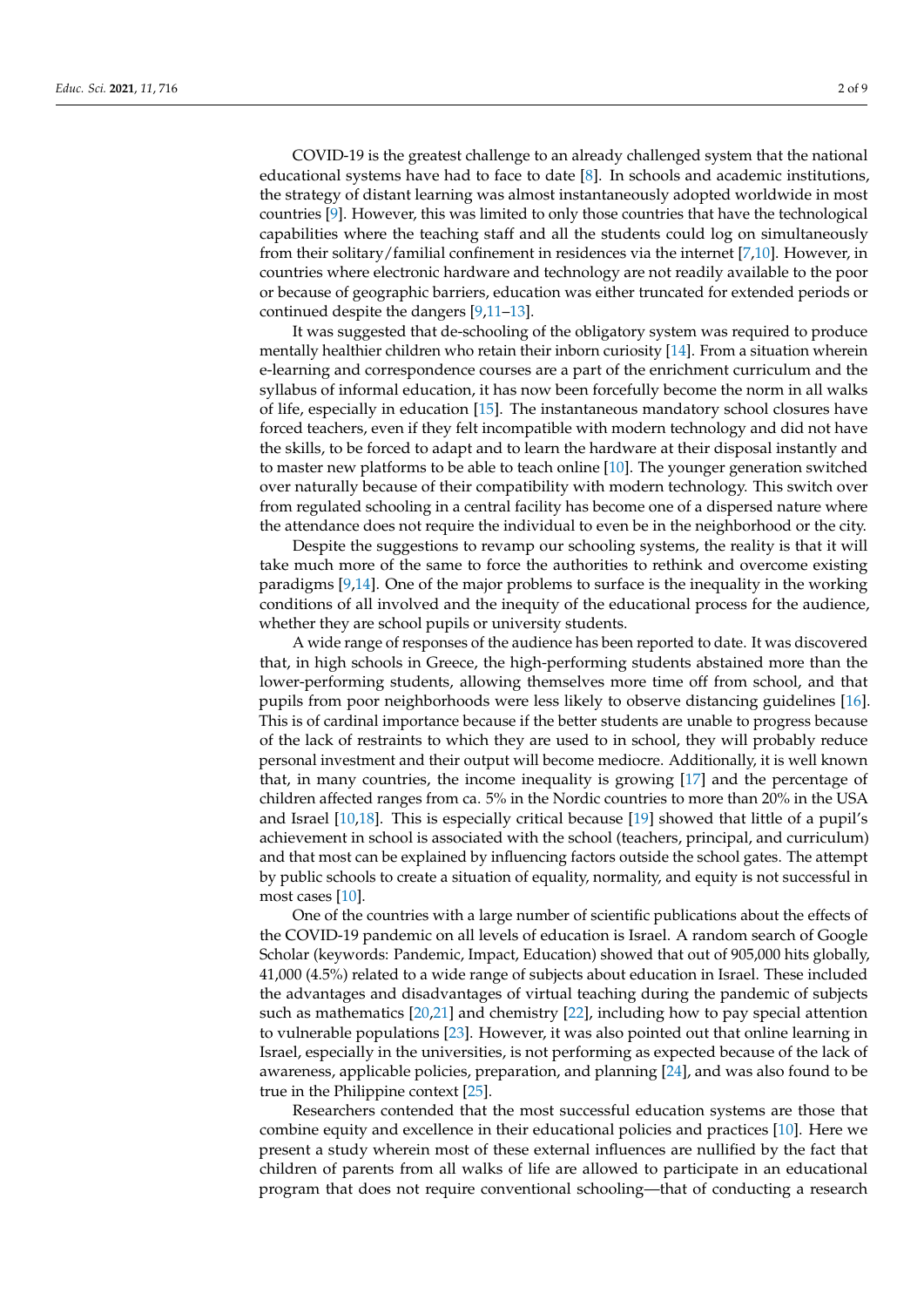project with an academic, with a minimum of a master's degree, and that works at an academic institution or research facility. In the Israeli schooling system, children in the 10th and 11th standard (ages 15 and 16 years) can volunteer to work for almost a whole school year with an academic who is ready to mentor high school children in scientific thought and methods (instructions in Hebrew at [https://pop.education.gov.il/tchumey\\_daat/](https://pop.education.gov.il/tchumey_daat/biologya/chativa-elyona/biology-pedagogy/thesis/) [biologya/chativa-elyona/biology-pedagogy/thesis/,](https://pop.education.gov.il/tchumey_daat/biologya/chativa-elyona/biology-pedagogy/thesis/) accessed 26 September 2021). The process requires the high school student with his/her mentor to write a research proposal, which is then submitted online to the Ministry of Education and checked for soundness and viability by an experienced teacher–researcher. Once permission is granted, the student can proceed with the experiment under the supervision of the academic. Subsequently, the academic mentor then helps the student analyze the data, write up the thesis, and submit it to the department of science projects for evaluation and grading. The last is done by an independent researcher who is chosen from the specific field of expertise in which the project was undertaken. The evaluator is required to read the theses and conduct an interview with the high school student. Based on the theses and the interview, the student is then awarded the final grade, which is included in the school-leaving certificate (bagrut) and is considered to be the equivalent of having studied a science course in the same field as the research subject, i.e., in our case, to have specialized in biology for the high school certificate, and is accorded five points for the course.

The fact that the high school students do not study or work on the project in the framework of the conventional school and are exposed to the academic world, scientific thought, and procedures that are strange to them can create situations wherein they acquire vocational skills and awareness over and above that taught in a regular school. Hence, we hypothesized that because the COVID-19 pandemic has dictated distant learning, the research projects would not necessarily be impacted because of the individual manner of study involved, which did not require groupings with other schoolmates or staff. Additionally, the fact that some of the projects are conducted outside laboratories would allow for the projects not to be curtailed. We also wished to elucidate the projects in which the students are involved and how that may have influenced their participation. We evaluated the science projects undertaken in biology, of which the authors are in charge in the Israel Ministry of Education.

#### **2. Material and Methods**

#### *2.1. Study Period*

We collated all data for the years  $2015-2021$  (N = 7 years) for the number of research proposals submitted. However, because the 2021 cycle is at present ongoing and the final submissions have not started, we considered only up to 2020, i.e., 6 years. This allowed us to compare the data of the pre-COVID-19 epidemic period and the two years, 2020 and 2021, during which the global and national shutdown forced the education system to resort to distance learning. We considered the years  $2015-2019$  (N = 5) as the pre-pandemic years and 2020 and 2021 as the pandemic period  $(N = 2)$ .

## *2.2. Data*

All data were derived from the website of the biology section for science projects of the Israel Ministry of Education. All research projects were submitted by high school students in the 10th or 11th standard (ages 15 and 16 years).

We separated the study into two sections—research proposals and the final submission of the thesis. We divided the section of the research proposals into three parts—initial submissions, those that are rejected, and those approved to initiate their research programs. We compared those that received final approval of their research proposals to the total number of students who finished their research and successfully submitted their written theses.

Further, to elucidate the interests of the Israeli high school students, we analyzed the research proposals of the projects into four major categories: (1) agriculture (animal husbandry, crop cultivation, pest mitigation, etc.), (2) in the laboratory (universities, research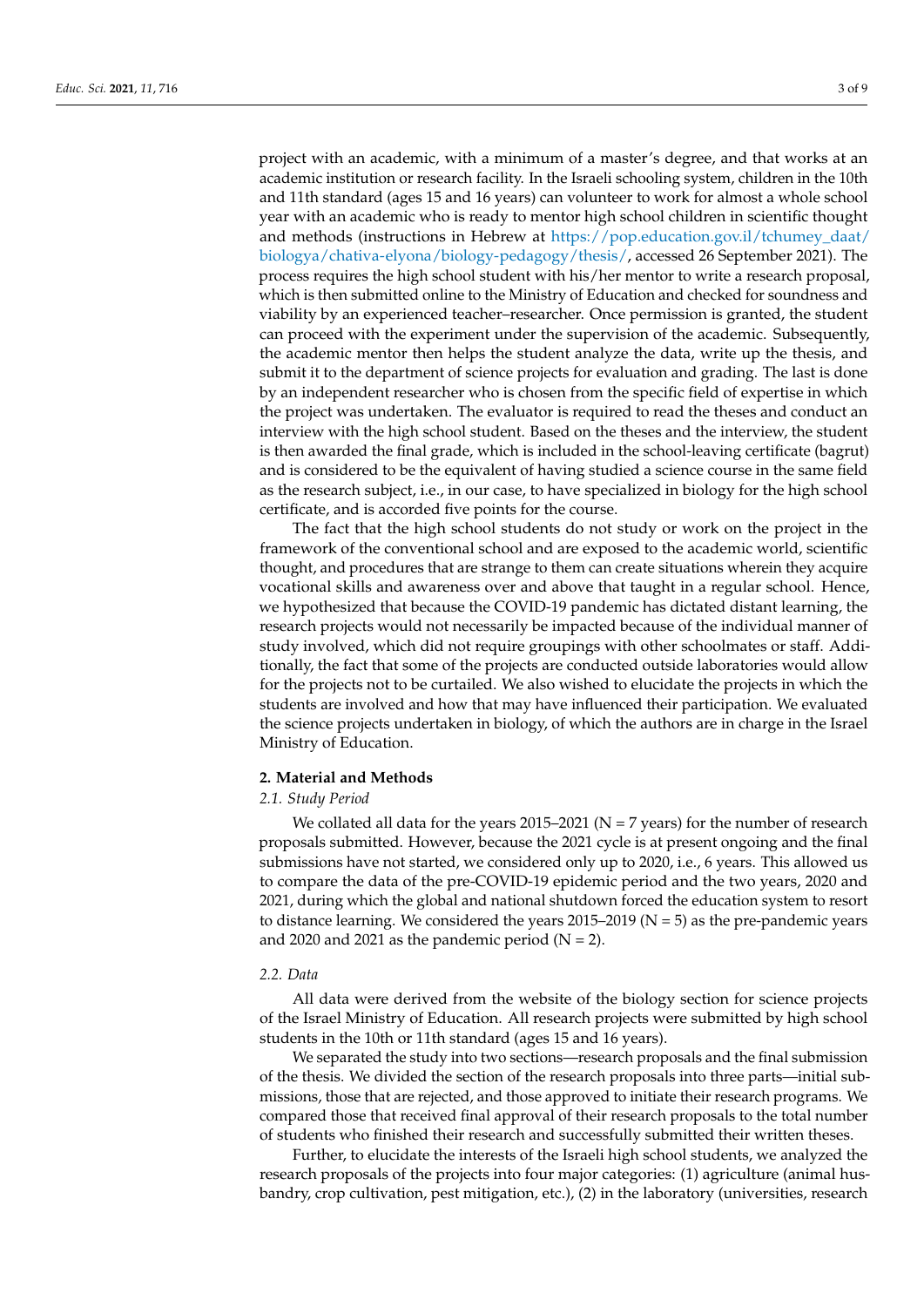institutes, hospitals, etc.), (3) enclosure ecology (Biblical Zoo in Jerusalem, Underwater Observatory in Eilat, etc.), (4) field ecology (reefs, nature reserves, wildlife biology, etc.), and (5) bioinformatics (collation of data from the web, existing datasets, etc.).

Owing to our being at present in the cycle of submissions for the 2021–2022 school year, we have evaluated only the research proposals submitted and are as yet unable to present the data of the projects completed. We consider this important because the year 2020 demonstrates the impact of the initial stages of the pandemic while the 2021 data will also display the added effects of the Delta SARS-CoV-2 variant on the population. This is especially important in light of the fact that the Delta variant has proved to be especially virulent and geographically widespread [\[26\]](#page-7-24).

# *2.3. Statistical Analysis*

To test differences between years with and without pandemic, we used Pearson's Chi-squared test [\[27\]](#page-7-25). We also conducted correlation analyses (such as the Spearman rho correlation coefficient) to compare the numbers of research proposals that were approved to the total number of projects submitted at the final stage. Calculations were performed with R statistical software [\[28\]](#page-8-0).

#### **3. Results**

In the seven years, a total of 3209 research proposals were submitted (average 458 proposals/year), of which 1946 projects completed the full cycle (324 projects/year). A total of 415 (12.9%) research proposals were rejected, and, of the 2416 proposals submitted in the six years, 1946 (80.5%) successfully completed their research projects and submitted their final theses. In the five pre-pandemic years, a total of 2345 research proposals were submitted, of which 2060 (87.9%) were approved, of which 1585 (76.9% of approved) also submitted their final theses. In comparison, during the two years of the pandemic, a total of 864 research proposals were submitted, of which 734 (85.0%) were approved. In 2020, 361 (65.4%) students submitted their theses.

Our data showed that in the two years of COVID-19 (2020, 2021), the number of research proposals submitted was significantly lower than in the years before the pandemic (average  $432 \pm 76$ . SD vs.  $4469 \pm 78.3$ ; Pearson's  $\chi^2$  test = 5.98, df = 4, p =0.01; Table [1\)](#page-3-0). Similarly, we found that the number of research proposals rejected was lower during the pre-pandemic years (57  $\pm$  28.3 vs. 65  $\pm$  31.1; Pearson's  $\chi^2$  test = 6.08, df = 4,  $p$  =0.01) but the total number of research proposals approved was not significantly different (412  $\pm$  52.5 vs. 367  $\pm$  42.3; Pearson's  $\chi^2$  test = 2.46, df = 4, p = 0.116).

| Year            | <b>Research Proposals</b> |                  |                | <b>Final Project</b> |                  |                |
|-----------------|---------------------------|------------------|----------------|----------------------|------------------|----------------|
|                 | Submitted                 | Failed           | Approved       | $\%$                 | Submitted        | $\%$           |
| 2015            | 344                       | 22               | 322            | 93.6                 | 281              | 87.3           |
| 2016            | 472                       | 47               | 425            | 90.1                 | 266              | 62.6           |
| 2017            | 459                       | 44               | 415            | 90.4                 | 316              | 76.2           |
| 2018            | 541                       | 89               | 452            | 83.6                 | 341              | 75.4           |
| 2019            | 529                       | 83               | 446            | 84.3                 | 381              | 67.5           |
| Avg. $\pm$ SD   | $469 \pm 78.3$            | $57 \pm 28.3$    | $412 \pm 52.5$ | 87.9                 | $317 \pm 46.3$   | $74 \pm 9.4$   |
| COVID-19        |                           |                  |                |                      |                  |                |
| 2020            | 486                       | 87               | 399            | 82.1                 | 361              | 65.4           |
| 2021            | 378                       | 43               | 335            | 88.6                 |                  |                |
| Avg. $\pm$ SD   | $432 \pm 76.4$            | $65 \pm 31.1$    | $367 \pm 45.3$ | 87.1                 |                  |                |
| <b>OVERALL:</b> |                           |                  |                |                      |                  |                |
| Avg. $\pm$ SD   | $458.4 \pm 67.9$          | $59.29 \pm 24.7$ | $399.1 + 47.8$ | 87.1                 | $324.3 \pm 41.2$ | $72.4 \pm 8.3$ |

<span id="page-3-0"></span>**Table 1.** The number of research proposals submitted and approved and subsequent theses submitted by Israeli high school students in biology during the years  $2015-2021$  (N = 7 years). The shaded years are during the SARS-CoV-2 years.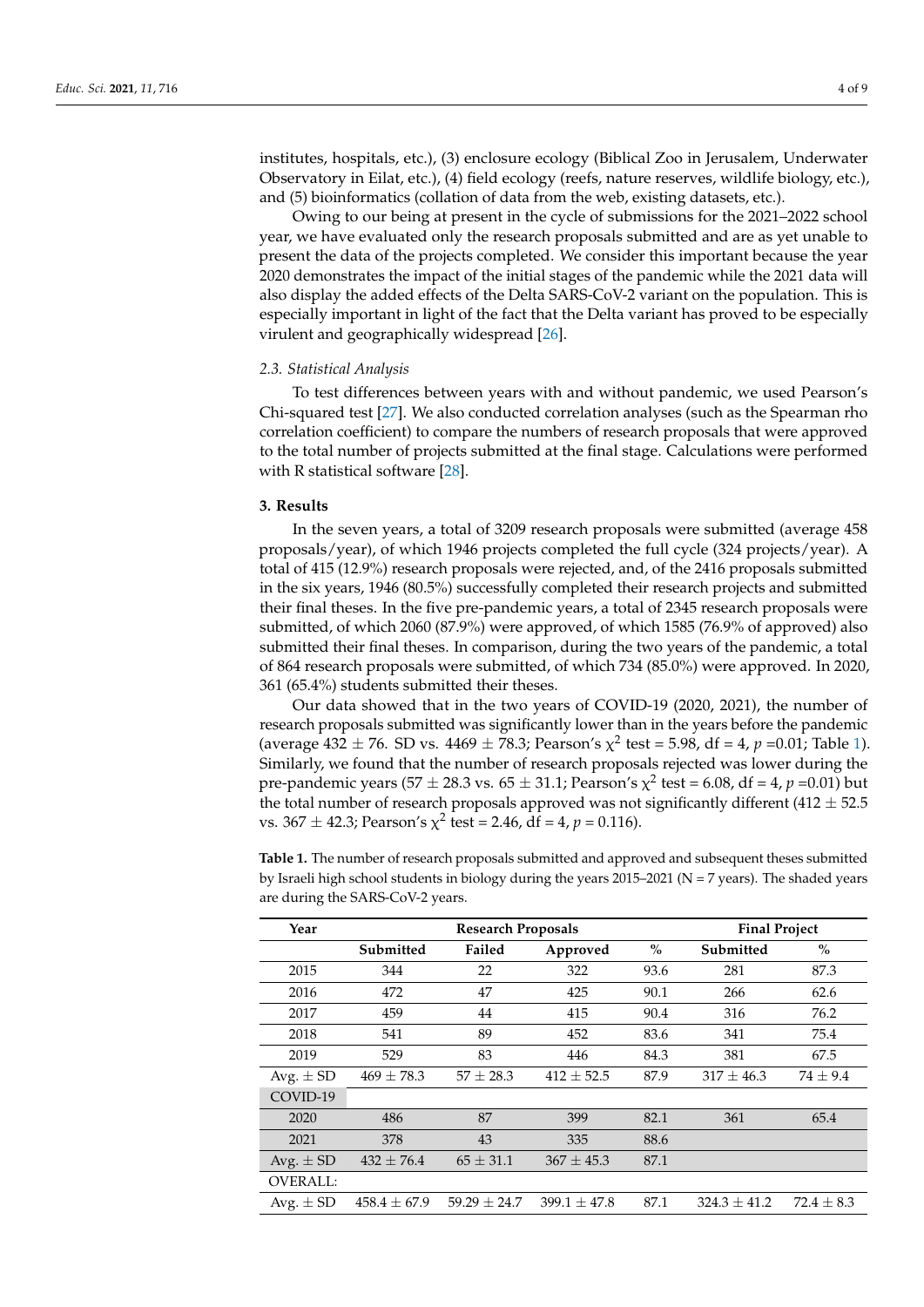Overall, the research areas of interest of Israeli high school students can be ranked as those that are conducted in the laboratory (63.2%, Table [2\)](#page-4-0), agriculture (27.5%), and ecology are relatively insignificant—whether in captivity (2.8%) or the field (4.8%) ( $\chi^2$  test = 9.211,  $df = 3$ ,  $p = 0.012$ ). Bioinformatics is fast becoming a field of research that has essentially overtaken studies in captive and field ecology within a short span of the last three years.

<span id="page-4-0"></span>**Table 2.** The major topics of science projects in biology of Israeli high school students in which they submitted research proposals. Encl. Ecol. denotes enclosure ecology and F. Ecol = field ecology. The shaded years are during the SARS-CoV-2 years.

|                                  | <b>Research Areas</b> |                  |                |                |                       |  |  |
|----------------------------------|-----------------------|------------------|----------------|----------------|-----------------------|--|--|
| Year                             | Agriculture           | Laboratory       | Encl. Ecology  | F. Ecology     | <b>Bioinformatics</b> |  |  |
| 2015                             | 84                    | 210              | 12             | 16             |                       |  |  |
| 2016                             | 123                   | 279              | 8              | 15             |                       |  |  |
| 2017                             | 115                   | 271              | 11             | 18             |                       |  |  |
| 2018                             | 134                   | 281              | 12             | 25             |                       |  |  |
| 2019                             | 137                   | 276              | 11             | 22             | $\overline{4}$        |  |  |
| Avg. $\pm$ SD                    | $118.6 \pm 21.2$      | $263.4 \pm 30.1$ | $10.8 \pm 1.6$ | $19.2 \pm 4.2$ |                       |  |  |
| $N$ (%)                          | 593 (28.7)            | 1317 (63.8)      | 54 (2.6)       | 96 (4.7)       | 4(0.2)                |  |  |
| COVID-19                         |                       |                  |                |                |                       |  |  |
| 2020                             | 112                   | 243              | 8              | 19             | 17                    |  |  |
| 2021                             | 64                    | 207              | 15             | 18             | 31                    |  |  |
| Avg. $\pm$ SD                    | $88.0 \pm 33.9$       | $225 \pm 25.5$   | $11.5 \pm 5.0$ | $18.5 \pm 0.7$ | $24.0 \pm 9.9$        |  |  |
| $N$ $\left(\frac{\%}{\%}\right)$ | 176(23.9)             | 450(61.3)        | 23(3.1)        | 37(5.1)        | 6.5                   |  |  |
| <b>OVERALL:</b>                  |                       |                  |                |                |                       |  |  |
| Avg. $\pm$ SD                    | $109.9 \pm 24.8$      | $252.4 \pm 30.2$ | $11 \pm 2.3$   | $19 \pm 3.2$   | $17.3 \pm 11.0$       |  |  |
| $N$ $\left(\frac{\%}{\%}\right)$ | 769 (27.5)            | 1767 (63.2)      | 77(2.8)        | 133(4.8)       | 52(1.9)               |  |  |

Research areas of interest in which the high school students undertook their projects was significantly lower during the pandemic period in agriculture (118.6  $\pm$  21.2 vs.  $88.0 \pm 33.9$ ; Pearson's  $\chi^2$  test =  $8.118$ , df =  $4$ ,  $p$  = 0.004), while there were no differences of the number of research projects conducted in the laboratory (263.4  $\pm$  30.1 vs. 225.0  $\pm$  25.5; Pearson's  $\chi^2$  test = 1.1194, df = 4,  $p$  = 0.29), enclosure ecology (10.8  $\pm$  1.6 vs. 11.5  $\pm$  5.0; Pearson's  $\chi^2$  test = 0.79615, df = 4, *p*-value = 0.37), or field ecology (19.2 + 4.2 vs. 18.5 + 0.7; Pearson's  $\chi^2$  test = 0.25, df = 4,  $p$  = 0.93).

## **4. Discussion**

Our data showed that fewer high school students opted for individual study science projects in biology during the pandemic, and this is evident in the decrease in the number of research proposals submitted in the years 2020 and 2021. However, this resulted in fewer proposals being rejected, suggesting that only the sincere students applied and committed to the rigorous process. This is further substantiated by the fact that, despite the decrease in the number of research proposals submitted for evaluation, the number of proposals approved was not significantly different between the two periods, and further, the number of students who submitted their final thesis was not significantly affected.

We found that the majority of the projects are conducted in the laboratory (63.2%), followed by projects related to agriculture (including animal husbandry; 27.5%), and ecological projects, whether in enclosures/captivity or the wild, comprised only 7.6%. However, we feel that this distribution does not necessarily display student preferences and that in Israel the numbers of academics that agree to mentor high school students are much greater in hospitals, university or research laboratories, etc., as compared to field biologists. This raises the subject of the dearth of academics that agree to mentor students,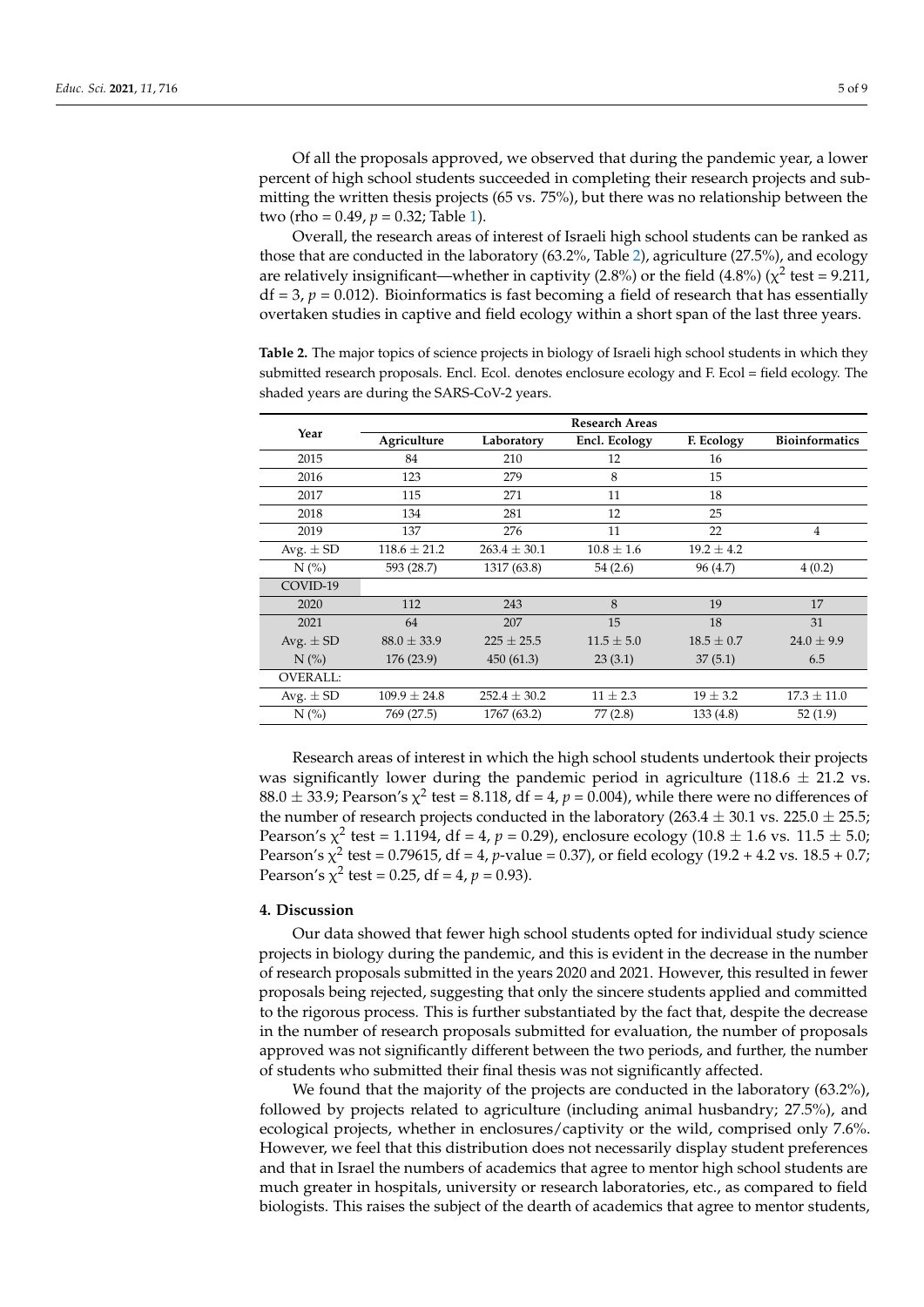which is acute and a limiting factor, and academia needs to reconsider their priorities on what subsets of the society they are ready to invest time and effort in. We feel that high school students are the future of the nation and must be primed at an early age to become responsible citizens and future decision-makers.

As is evident from the data, the field that evolved just before the onset of the pandemic was bioinformatics. We consider the pandemic to have been especially conducive to the subject and to have encouraged more students to choose to study in the field of bioinformatics, not only because of its growing popularity in the biosciences but also to overcome the problems of lockdowns and the restrictions of access to closed areas, such as laboratories and university campuses. We believe that we will see more of the students that chose to work in laboratories opting for bioinformatics also because of the fast-evolving hi-tech market in Israel. The increase in these two fields of research can also be expected because of the interest that the student body has in the present pandemic, which can be readily studied in the laboratory or via analyses of regional or global datasets [\[29\]](#page-8-1).

Tamim et al. [\[30\]](#page-8-2) found that a meta-analysis review of a 40-year study showed that the impact of technology on learning was significantly better than more traditional, technologyfree, instruction. Accordingly, ref. [\[31\]](#page-8-3) provided a bottom-up approach for using online technologies in chemistry teaching. This is also true for the scientific projects wherein the students are exposed to technology in academic laboratories or in the field that are not readily available in schools. This exposure to modern research techniques with appropriate instruments is an important enticement for students to volunteer to participate in the science projects program [\[32\]](#page-8-4). This may also further explain the increasing trend of the students that choose to conduct research in bioinformatics. This trend suggests that, in the near future, we can expect to see a reduction in the number of projects undertaken in laboratories and to be balanced by those that choose to study bioinformatics.

Heyd-Metzuyanim et al. [\[21\]](#page-7-19) demonstrated the importance of mathematical literacy in the public, especially in situations of a pandemic, where one has to try and make sense of the large numbers and data presented by the public media. The authors found a strong relationship between the levels of mathematics acquired by the individual at the high school level and his/her mathematical literacy as a citizen. This is also true for public understanding of the science behind the pandemic and the steps taken to remedy the situation, especially when students are exposed to masses of fake news and conspiracy theories [\[33](#page-8-5)[,34\]](#page-8-6). This is also appropriate for students that are involved in science projects. In our interaction with our students, we find that the fact that they are involved in analyzing data that they have collected gives them a perspective of looking critically at all other pseudo-scientific reports that are circulated, especially by the public and social media.

No less important is the personal interaction between the mentor and the student, another reason for students not completing their theses. Owing to the lack of academic experience on the part of the high school student, the mentor has to display much more patience towards them than to a university graduate. Hence, the importance of the meetings and inculcation of scientific thought into a young mind is very painstaking and requires patience. This is especially a bonus for the student because many times the theoretical material learned in schools becomes reality for the student. Similarly, ref. [\[35\]](#page-8-7) found that physical education teachers recognize the importance of face-to-face lessons to avoid losing the meaning of their subject, leading to disenchantment. This was also stressed for institutions of higher education (Peking University) [\[36\]](#page-8-8). Hence, we believe that the mentoring of high school students in science projects is of the utmost importance for the academic society and may even be amongst the few studies that the student will cherish in the future from all of their school years.

Researchers thought that reassuring students and parents is a vital element of institutional response and considered asynchronous teaching to be optimal in digital formats [\[8\]](#page-7-7). He also stressed the point that different students have different needs and the inequity of attention by the teacher can result in withdrawals and other negative symptoms such as loneliness [\[37\]](#page-8-9). These studies essentially support our claims that participation in science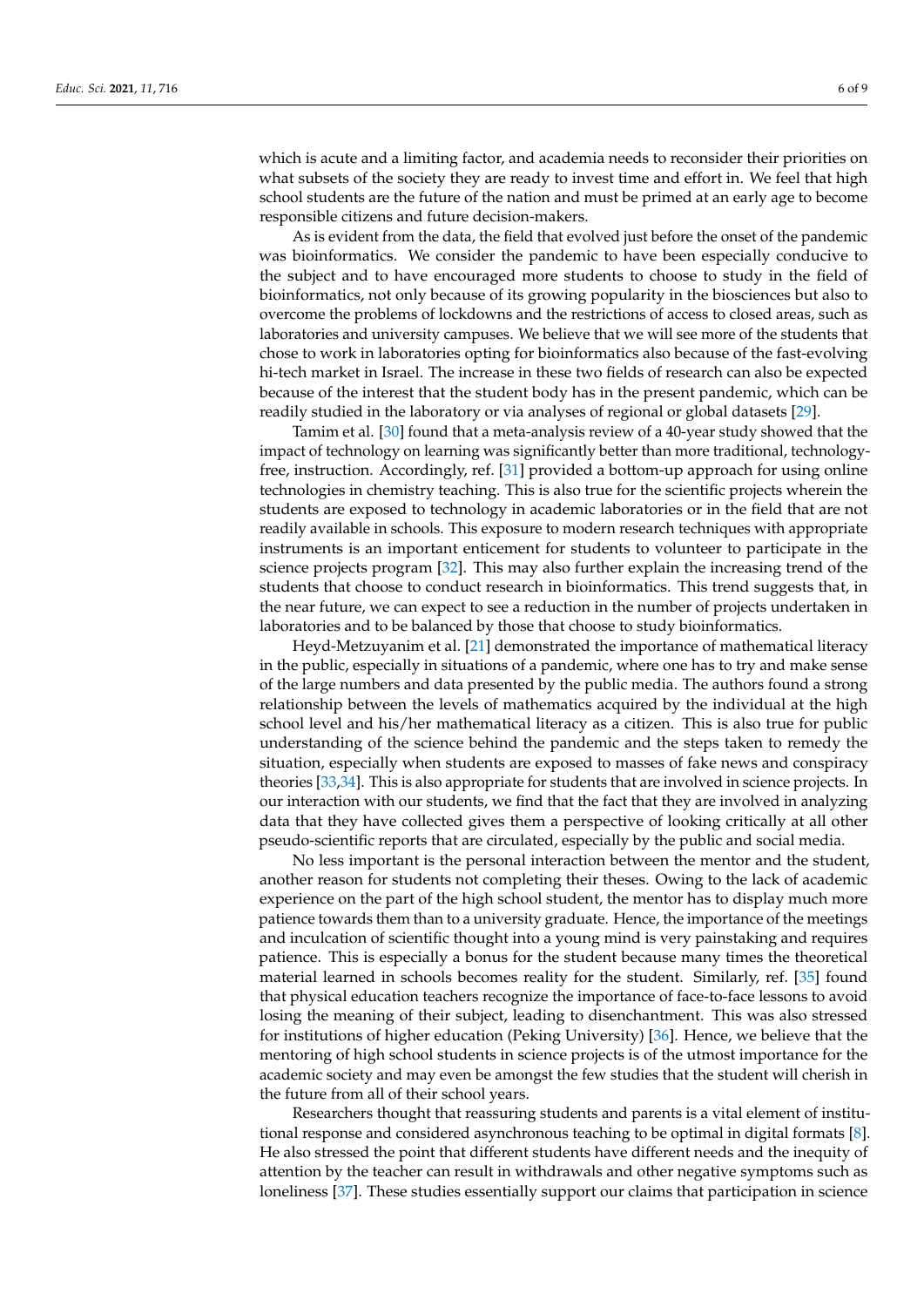projects is asynchronous education wherein the student does not have to suffer the rigors of regular schools. The personal achievement motivation and drive of the student are what ensure the success of the project [\[7\]](#page-7-6). Hence, the personal interaction and personal responsibility in an asynchronous atmosphere can lead to students achieving more than if they were only restricted to the regular, distant classes. Motivated students can reach great achievements when allowed to learn from their own mistakes, experiences, and successes. This is evident in the high-quality projects that students undertook and that culminated in scientific publications [\[32,](#page-8-4)[38,](#page-8-10)[39\]](#page-8-11).

The pandemic has stressed the subject of the lack of cooperation upon the part of some of the students, whether because they are the better students who take the chance to abscond [\[16\]](#page-7-14) or those that are lonely and frustrated [\[37\]](#page-8-9). The option of involving a greater number of students in individual science projects of their choice may be a viable alternative to enhance and strengthen those that feel neglected or those that take negative advantage of their capabilities. The one-on-one interaction that is so needed by those who are emotionally distressed [\[40\]](#page-8-12) could be resolved by creating a new curriculum wherein individual research becomes an important part of the grading system. In any case, we recommend teachers to resort to teaching through research to keep their students curious and mentally active during periods of distant teaching, including those from vulnerable and disadvantaged minorities [\[23\]](#page-7-21). This also needs to be included in the syllabus of teachers' colleges for those in training at present so that they are equipped with the proper tools required [\[41\]](#page-8-13). This can also be achieved by conducting workshops that target environment issues and how the daily practices of every individual can influence community-level effects and influences.

Following our findings, the environment-related community of academics needs to recognize that it is not enough to study the wide range of issues concerning climate change, or the conservation of biodiversity, etc., without including motivated high school students in their research programs. If we can encourage a higher percentage of students to take an interest in the environment that exists outside the walls of the laboratories or in online data bases, we will recruit greater numbers of knowledgeable adults and decision-makers in the future into our communities. Ref. [\[42\]](#page-8-14) used an adage that is most appropriate to this situation—"By failing to prepare, you are preparing to fail!". They suggested that, from the policy and practice perspectives, schools should be encouraged to engage in more geographical and environmental education in the post-pandemic future. By joining the effort, one can try and take advantage of this unique situation that the pandemic has forced on us and try and make education more equitable [\[10\]](#page-7-9). However, the trend towards laboratory confined projects or digital studies need to be balanced with more environment awareness and advocacy projects.

In conclusion, in these trying times of the COVID-19 pandemic, the fact that fewer research proposals were submitted appears to have weeded out those that did not take the subject and the responsibility seriously enough. Consequently, this resulted in a lower number of rejections of the highly motivated students. This is substantiated by the fact that an equal number of students that submitted their final theses did not differ between the periods [\[42\]](#page-8-14). We assume that this trend will continue as long as the pandemic continues and distant learning and quarantines remain the norm at schools. However, we are optimistic that the truly motivated students will continue to make the effort to be involved in biology and other science projects, such as physics or chemistry, over and above their regular school curriculum and the handicaps of the COVID-19 restrictions. We highly recommend the authorities of the Israeli Ministry of Education to consider education-through-research as a viable option for equitable teaching in the post-pandemic period.

**Author Contributions:** Conceptualization R.Y., S.T. and I.S.; methodology R.Y.; software R.Y.; validation R.Y., S.T. and I.S.; formal analysis R.Y.; investigation R.Y., S.T. and I.S.; resources R.Y.; data curation R.Y.; writing—original draft preparation R.Y.; writing—review and editing R.Y., S.T. and I.S.; visualization R.Y., S.T. and I.S.; supervision I.S.; project administration S.T. All authors have read and agreed to the published version of the manuscript.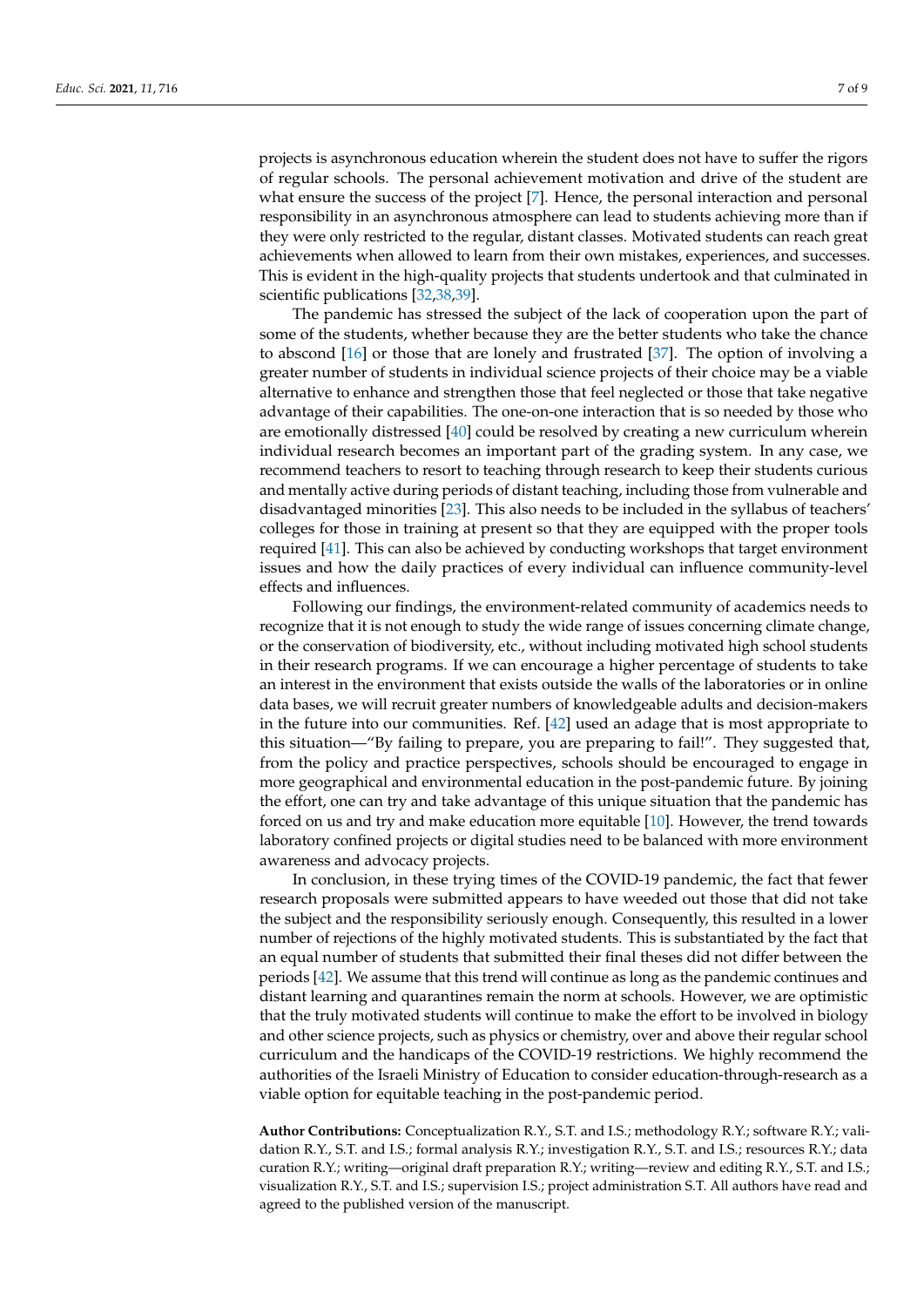**Funding:** This research received no external funding.

**Institutional Review Board Statement:** Not applicable.

**Informed Consent Statement:** Not applicable.

**Data Availability Statement:** Israel Ministry of Education.

**Acknowledgments:** We appreciate the help accorded by Miriam Whiteman, Tzipi Hoffman, Etty Stav, and Shoshana Saadon, Israeli Ministry of Education, in the compilation of the data.

**Conflicts of Interest:** The authors declare no conflict of interest.

#### **References**

- <span id="page-7-0"></span>1. Bender, L. Key Messages and Actions for COVID-19 Prevention and Control in Schools. 2020. Available online: [https://www.](https://www.unicef.org/romania/documents/key-messages-and-actions-covid-19-prevention-and-control-schools) [unicef.org/romania/documents/key-messages-and-actions-covid-19-prevention-and-control-schools](https://www.unicef.org/romania/documents/key-messages-and-actions-covid-19-prevention-and-control-schools) (accessed on 20 September 2021).
- <span id="page-7-1"></span>2. Meng, L.; Hua, F.; Bian, Z. Coronavirus Disease 2019 (COVID-19): Emerging and Future Challenges for Dental and Oral Medicine. *J. Dent. Res.* **2020**. [\[CrossRef\]](http://doi.org/10.1177/0022034520914246) [\[PubMed\]](http://www.ncbi.nlm.nih.gov/pubmed/32162995)
- <span id="page-7-2"></span>3. Remuzzi, A.; Remuzzi, G. COVID-19 and Italy: What next? *Lancet* **2020**, *395*, 1225–1228. [\[CrossRef\]](http://doi.org/10.1016/S0140-6736(20)30627-9)
- <span id="page-7-3"></span>4. Rutz, C.; Loretto, M.-C.; Bates, A.E.; Davidson, S.C.; Duarte, C.M.; Jetz, W.; Johnson, M.; Kato, A.; Kays, R.; Mueller, T.; et al. COVID-19 lockdown allows researchers to quantify the effects of human activity on wildlife. *Nat. Ecol. Evol.* **2020**, *4*, 1156–1159. [\[CrossRef\]](http://doi.org/10.1038/s41559-020-1237-z) [\[PubMed\]](http://www.ncbi.nlm.nih.gov/pubmed/32572222)
- <span id="page-7-4"></span>5. Mikula, P.; Jokimäki, J.; Kaisanlahti-Jokimäki, M.; Markó, G.; Morelli, F.; Møller, A.P.; Szakony, S.; Yosef, R.; Albrecht, T.; Tryjanowski, P. Face mask-wear did not affect large-scale patterns in escape and alertness of urban and rural birds during the COVID-19 pandemic. *Sci. Total Environ.* **2021**, *793*, 148672. [\[CrossRef\]](http://doi.org/10.1016/j.scitotenv.2021.148672) [\[PubMed\]](http://www.ncbi.nlm.nih.gov/pubmed/34328996)
- <span id="page-7-5"></span>6. Primack, R.B.; Bates, A.E.; Carlos, A.E.; Duarte, C.M. The conservation and ecological impacts of the COVID-19 pandemic. *Biol. Conserv.* **2021**, *260*, 109204. [\[CrossRef\]](http://doi.org/10.1016/j.biocon.2021.109204)
- <span id="page-7-6"></span>7. Niemi, H.M.; Kousa, P. A case study of students' and teachers' perceptions in a Finnish high school during the COVID pandemic. *Int. J. Technol. Educ. Sci.* **2020**, *4*, 352–369. [\[CrossRef\]](http://doi.org/10.46328/ijtes.v4i4.167)
- <span id="page-7-7"></span>8. Daniel, J. Education and the COVID-19 pandemic. *Prospects* **2020**, *49*, 91–96. [\[CrossRef\]](http://doi.org/10.1007/s11125-020-09464-3)
- <span id="page-7-8"></span>9. Martinez, J. Take This Pandemic Moment to Improve Education. EduSource. 2020. Available online: [https://edsource.org/2020](https://edsource.org/2020/take-this-pandemic-moment-to-improve-education/633500) [/take-this-pandemic-moment-to-improve-education/633500](https://edsource.org/2020/take-this-pandemic-moment-to-improve-education/633500) (accessed on 20 September 2021).
- <span id="page-7-9"></span>10. Sahlberg, P. Does the pandemic help us make education more equitable? *Educ. Res. Policy Pract.* **2021**, *20*, 11–18. [\[CrossRef\]](http://doi.org/10.1007/s10671-020-09284-4)
- <span id="page-7-10"></span>11. Jena, P.K. Imact of pandemic COVID-19 on education in India. *Int. J. Curr. Res.* **2020**, *12*, 12582–12586. [\[CrossRef\]](http://doi.org/10.24941/ijcr.39209.07.2020)
- 12. UNESCO. *Global Education Monitoring Report. Inclusion and Education: All Means All*; UNESCO: Paris, France, 2020.
- <span id="page-7-11"></span>13. UNESCO. Press Release No. 2020-73, 4 August 2020. Available online: [https://en.unesco.org/news/secretarygeneral-warns](https://en.unesco.org/news/secretarygeneral-warns-education-catastrophe-pointing-unesco-estimate-24-million-learners-risk)[education-catastrophe-pointing-unesco-estimate-24-million-learners-risk](https://en.unesco.org/news/secretarygeneral-warns-education-catastrophe-pointing-unesco-estimate-24-million-learners-risk) (accessed on 22 September 2021).
- <span id="page-7-12"></span>14. Illich, I. *Deschooling Society*; Harper & Row: New York, NY, USA, 1971.
- <span id="page-7-13"></span>15. Mishra, L.; Gupta, T.; Shree, A. Online teaching-learning in higher education during lockdown period of COVID-19 pandemic. *Int. J. Educ. Res. Open* **2020**, *1*, 100012. [\[CrossRef\]](http://doi.org/10.1016/j.ijedro.2020.100012)
- <span id="page-7-14"></span>16. Goulas, S.; Megalokonomou, R. School attendance during pandemic. *Econ. Lett.* **2020**, *193*, 109275. [\[CrossRef\]](http://doi.org/10.1016/j.econlet.2020.109275)
- <span id="page-7-15"></span>17. Wilkinson, R.; Pickett, K. *The Inner Level. How More Equal Societies Reduce Stress, Restore Sanity and Improve Everyone's Well-Being*; Allen Lane: New York, NY, USA, 2018.
- <span id="page-7-16"></span>18. OECD. *Equity in Education. Breaking Down Barriers to Social Mobility*; OECD: Paris, France, 2018.
- <span id="page-7-17"></span>19. Haertel, E.H. *Reliability and Validity of Inferences about Teachers Based on Student Test Scores*; Educational Testing Service: Princeton, NJ, USA, 2013.
- <span id="page-7-18"></span>20. Bakker, A.; Wagner, D. Pandemic: Lessons for today and tomorrow. *Educ. Stud. Math.* **2020**, *104*, 1–4. [\[CrossRef\]](http://doi.org/10.1007/s10649-020-09946-3)
- <span id="page-7-19"></span>21. Heyd-Metzuyanim, E.; Sharon, A.J.; Baram-Tsabari, A. Mathematical media literacy in the COVID-19 pandemic and its relation to school mathematics education. *Educ. Stud. Math.* **2021**. [\[CrossRef\]](http://doi.org/10.1007/s10649-021-10075-8)
- <span id="page-7-20"></span>22. Rap, S.; Feldman-Maggor, Y.; Aviran, E.; Shvarts-serebro, I.; Easa, E.; Yonai, E.; Waldman, R.; Blonder, R. An applied researchbased approach to support Chemistry teachers during the COVID-19 pandemic. *J. Chem. Educ.* **2020**, *97*, 3278–3284. [\[CrossRef\]](http://doi.org/10.1021/acs.jchemed.0c00687) [\[PubMed\]](http://www.ncbi.nlm.nih.gov/pubmed/32952213)
- <span id="page-7-21"></span>23. Waitzberg, R.; Davidovitch, N.; Leibner, G.; Penn, N.; Brammli-Greenberg, S. Israel's response to the COVID-19 pandemic:tailoring measures for vulnerable cultural minority populations. *Int. J. Equity Health* **2020**, *19*, 71. [\[CrossRef\]](http://doi.org/10.1186/s12939-020-01191-7) [\[PubMed\]](http://www.ncbi.nlm.nih.gov/pubmed/32429995)
- <span id="page-7-22"></span>24. Algani, Y.M.A.; Eshan, J. Online learning/teaching in the time of Coronavirus pandemic in Israel: Highlight a hrad situation. *Psychol. Educ.* **2021**, *58*, 6618–6627.
- <span id="page-7-23"></span>25. Toquero, C.M. Challenges and Opportunities for Higher Education amid the COVID-19 Pandemic: The Philippine Context. *Pedagog. Res.* **2020**, *5*, em0063. [\[CrossRef\]](http://doi.org/10.29333/pr/7947)
- <span id="page-7-24"></span>26. Rasmussen, A.L.; Popescu, S.V. SARS-CoV-2 transmission without symptoms. *Science* **2021**, *371*, 6535. [\[CrossRef\]](http://doi.org/10.1126/science.abf9569)
- <span id="page-7-25"></span>27. Zar, J.H. *Biostatistical Analysis*; University Of Michigan and Prentice Hill: Ann Arbor, MI, USA, 1999; p. 669.